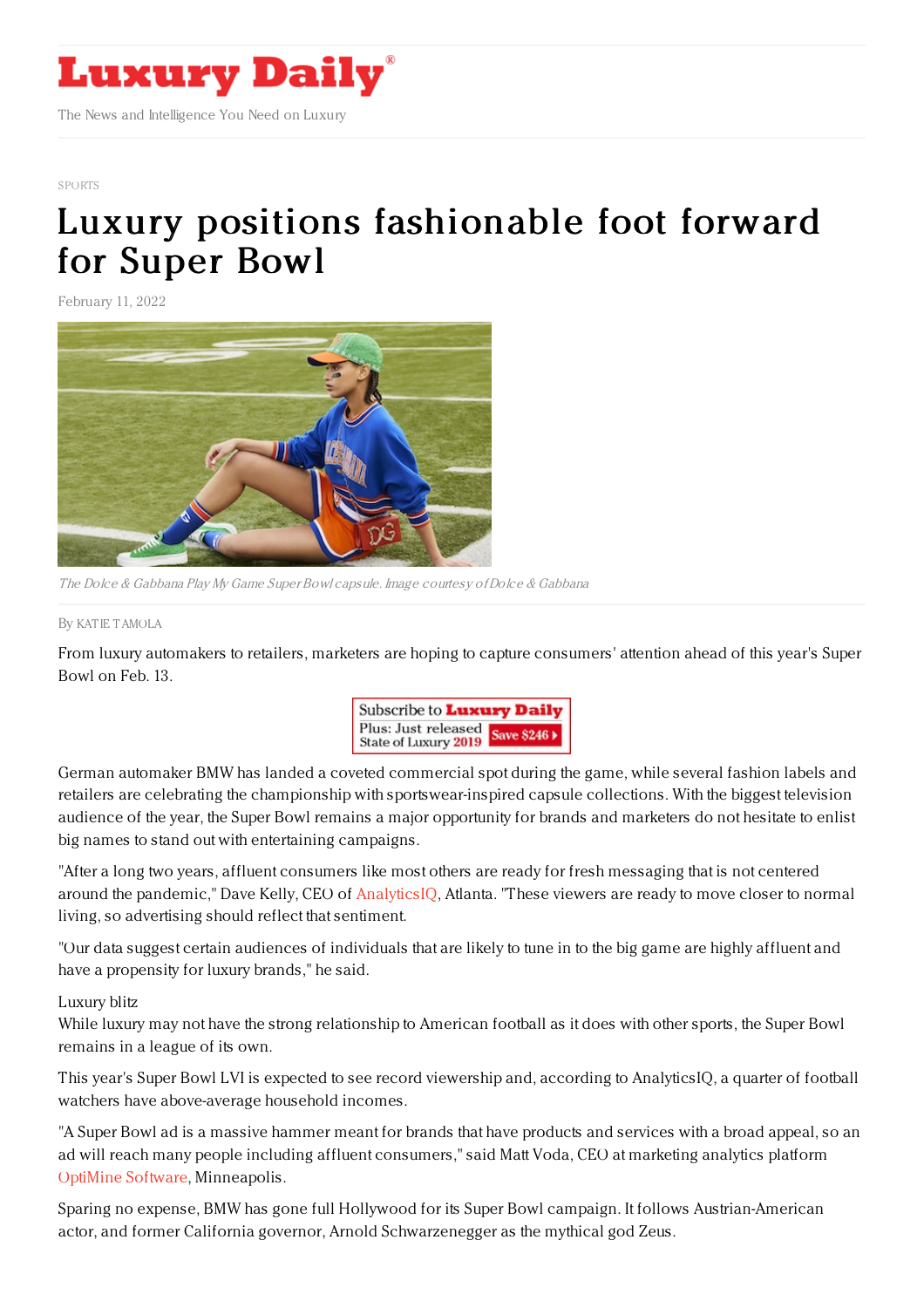## Arnold Schwarzenegger is electrified in <sup>a</sup> new BMW teaser.

In a teaser, Zeus' body is electrified, a nod to BMW's electric offerings, after his name is mispronounced at a coffee shop. The teaser ends with the date of the Super Bowl, garnering consumer curiosity and excitement.

BMW also released another snippet of its Super Bowl content with Mr. Schwarzenegger alongside Mexican-American actress Salma Hayek, who plays the Greek goddess Hera in the effort.

## The BMW iX helps Zeus feel connected to his relinquished powers

In the comical and endearing spot, the couple tries to acclimate to retired life without their powers. To help ease the transition, Hera introduces the BMW iX to Zeus, helping him feel electric.

The effort marks BMW's first commercial during the Super Bowl since 2015.

The game's location in Los Angeles, a key luxury market, is also proving enticing to affluent football fans.

Following a transportation theme, private aviation company Magellan Jets is once again providing the ultimate Super Bowl viewing experience. The company has collaborated with DIRECTV, Maxim and unKommon Events on an exclusive package beginning with a trip to Los Angeles on a private jet.

Travelers will then enjoy four nights at The Maybourne Beverly Hills, music events with artists 50 Cent and The Chainsmokers, two lower end zone game tickets with pre-game hospitality and travel to and from the game. Pricing begins at \$225,000.

Other high-end brands are looking to put a fashionable twist on the championship, even enlisting professional athletes.

In celebrating the ever-growing intersection between fashion and sports, retailer Saks teamed up with 28 brands for its new Game Day capsule, offering an extensive range of merchandise with a focus on menswear. Saks promoted the launch with a digital campaign starring NFL wide receiver Jerry Jeudy (see [story](https://www.luxurydaily.com/saks-game-day-nfl-capsule/)).

Similarly, Italian fashion house Dolce & Gabbana partnered with U.S. retailer Neiman Marcus Group with an exclusive Play Your Game collection. The men's collection includes bowling shirts, Bermuda shorts, fabric bombers and polo shirts while the women's collection offers lace pieces, mini dresses, shorts and neoprene sweatshirts.

The Play Your Game collection features a special Dolce & Gabbana exclusive label and is now available at Neiman Marcus locations and its ecommerce site.

Meanwhile, Italian fashion label Gucci commemorated its new pineapple collection by hosting a private launch party with GQ Sports ahead of the Super Bowl.

Kicking off the celebrations, Arizona Cardinals wide receiver DeAndre Hopkins, GQ global editorial director Will Welch and DJ Huneycut hosted an A-list cocktail party at Gucci Osteria da Massimo Bottura in Beverly Hills on Feb. 9 (see [story](https://www.luxurydaily.com/gucci-gq-sports-pineapple-collection/)).

Forgoing the ad spot

At stake for the Los Angeles Rams and the Cincinnati Bengals is the Lombardi Trophy, which is crafted by LVMHowned jeweler Tiffany & Co.

The U.S. jeweler has been crafting the 22-inch silver trophy since the first Super Bowl in 1967 in a process that takes 72 man-hours over the course of four months (see [story](https://www.luxurydaily.com/most-luxury-brands-shy-away-from-super-bowl/)).

In 2017, Tiffany & Co. debuted a new fashion jewelry collection during a 60-second television spot during Super Bowl LI. The [commercial](https://www.luxurydaily.com/tiffany-to-launch-new-collection-in-lady-gaga-fronted-super-bowl-commercial/) featured singer Lady Gaga, who also performed during the halftime show that year (see story).

In the years since, the jeweler has returned to the sidelines of the Super Bowl, with the exception of the Lombardi Trophy, underscoring that the multi-million-dollar commercial spots may not be worthwhile for all luxury brands.

Regardless of how luxury brands are spotlighting their products, services and events during the Super Bowl, the effect is often palpable.

"The question is whether the brand wants to pay such a premium to reach a lot of less affluent consumers who clearly aren't in their target market," Mr. Voda said. "So, this would narrow down the options a bit and may require